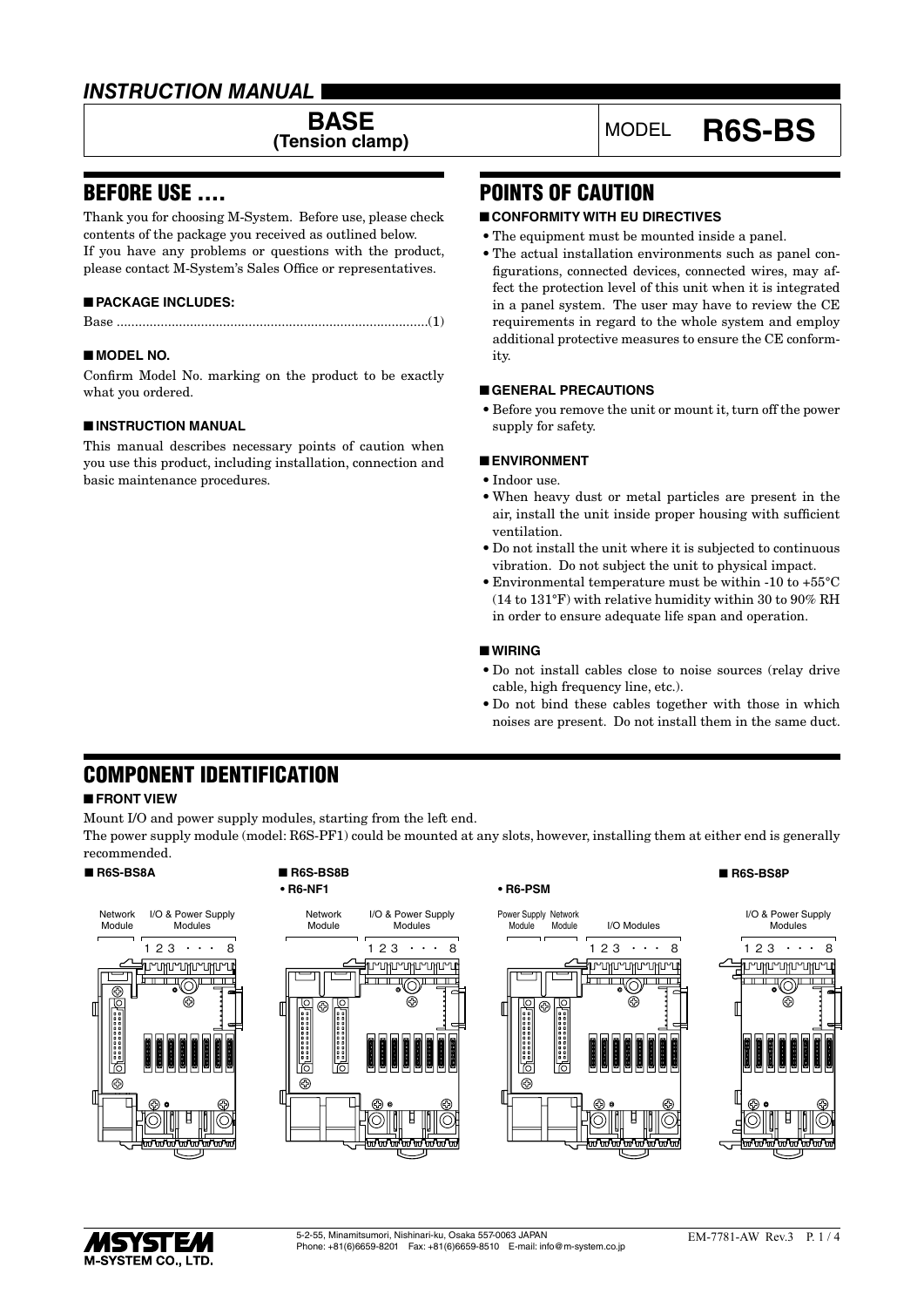# INSTALLATION unit: mm (inch)

■ **MOUNTING DIRECTION** The unit must be mounted on a vertical panel. Mounting

in any other angle will cause internal temperature to rise, may shorten the product's life expectation or deteriorate its performance.



#### ■ **SURFACE MOUNTING**

• R6S-BS8A







#### ■ **DIN RAIL MOUNTING**

Set the base so that its DIN rail adaptor is at the bottom.

Pull down the adaptors. Position the upper hook at the rear side of the base on the DIN rail and push back the adaptors into the original position.







\*Number of bases x 3

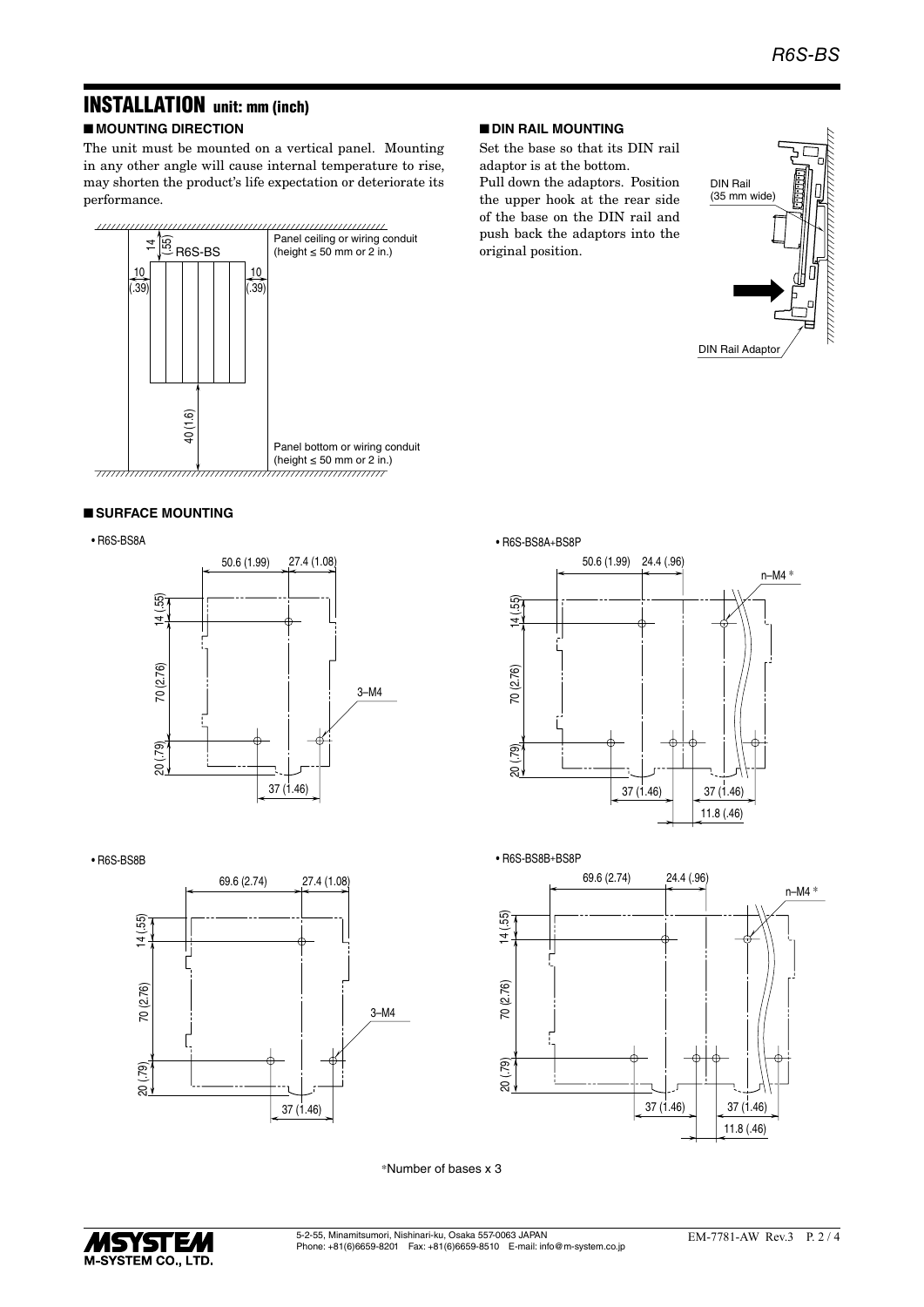#### ■ **HOW TO MOUNT I/O MODULES**

- 1) Align its concave portion (A) with the convex portion of the base.
- 2) Push in the unit until its lower part (B) is firmly secured on the base by the mounting adaptor.



### ■ **HOW TO REMOVE I/O MODULES**

Pull out the unit while pushing down the mounting adaptor with a minus screwdriver.



#### ■ **HOW TO ATTACH AN EXTENSION BASE**

- 1) Remove the connector cover at the right side of the existing base and put it on the connector of the extension base.
- 2) Push the extension base into the right end of the existing base.



Extension Base

#### ■ **HOW TO DETACH AN EXTENSION BASE**

Pull out the extension base while pushing the hooks at the top and the bottom.